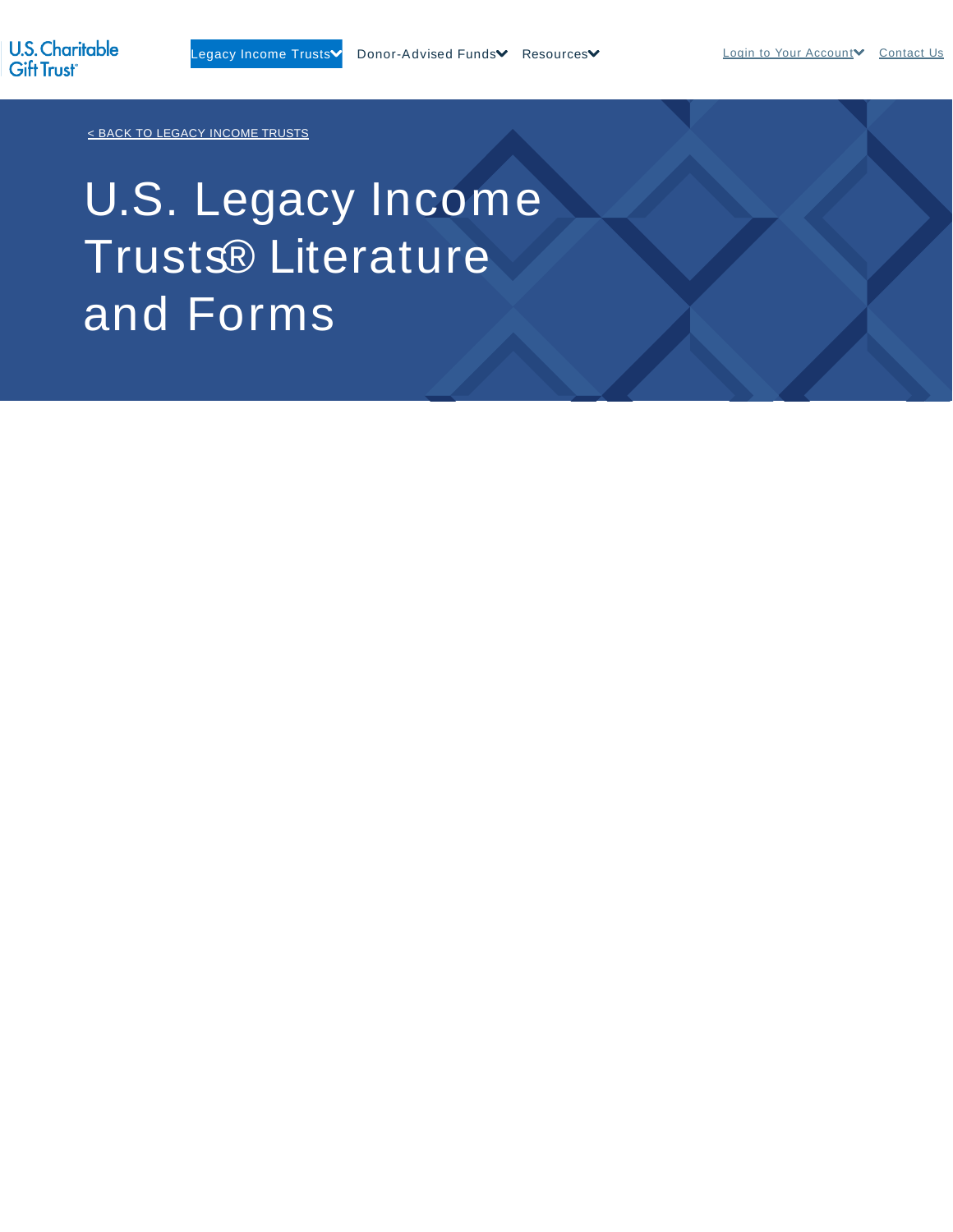### Advised Donors

- Offering Brochure
- **Information Statement**
- Forms Booklet
- **Instructions for Distributions**

## Self-Directed Donors

- Offering Brochure
- Information Statement
- Forms Booklet
- **.** Instructions for Distributions
- Fact Sheet

# Potential Applications

- Diversifying concentrated stock positions Case Study #1 Florida resident
- Diversifying concentrated stock positions Case Study #2 California resident
- Establishing a legacy of charitable giving
- Securing income for retirement
- Transferring wealth to future generations

## Comparisons to Other Planned-Giving Instruments

- Comparison vs. aged pooled income funds
- Comparison vs. charitable remainder unitrusts
- Comparison vs. charitable remainder annuity trusts
- Comparison vs. charitable gift annuities

#### Accessibility Privacy and Security Contact **Contact Contact Contact Contact Contact Contact Contact Contact Contact**

To report a website vulnerability, please go to Responsible Disclosure.

Eaton Vance is part of Morgan Stanley Investment Management, the asset management division of Morgan Stanley.

**A** This image indicates content designed specifically for Financial Advisors / Investment Professionals. This material is not to be used with the public.